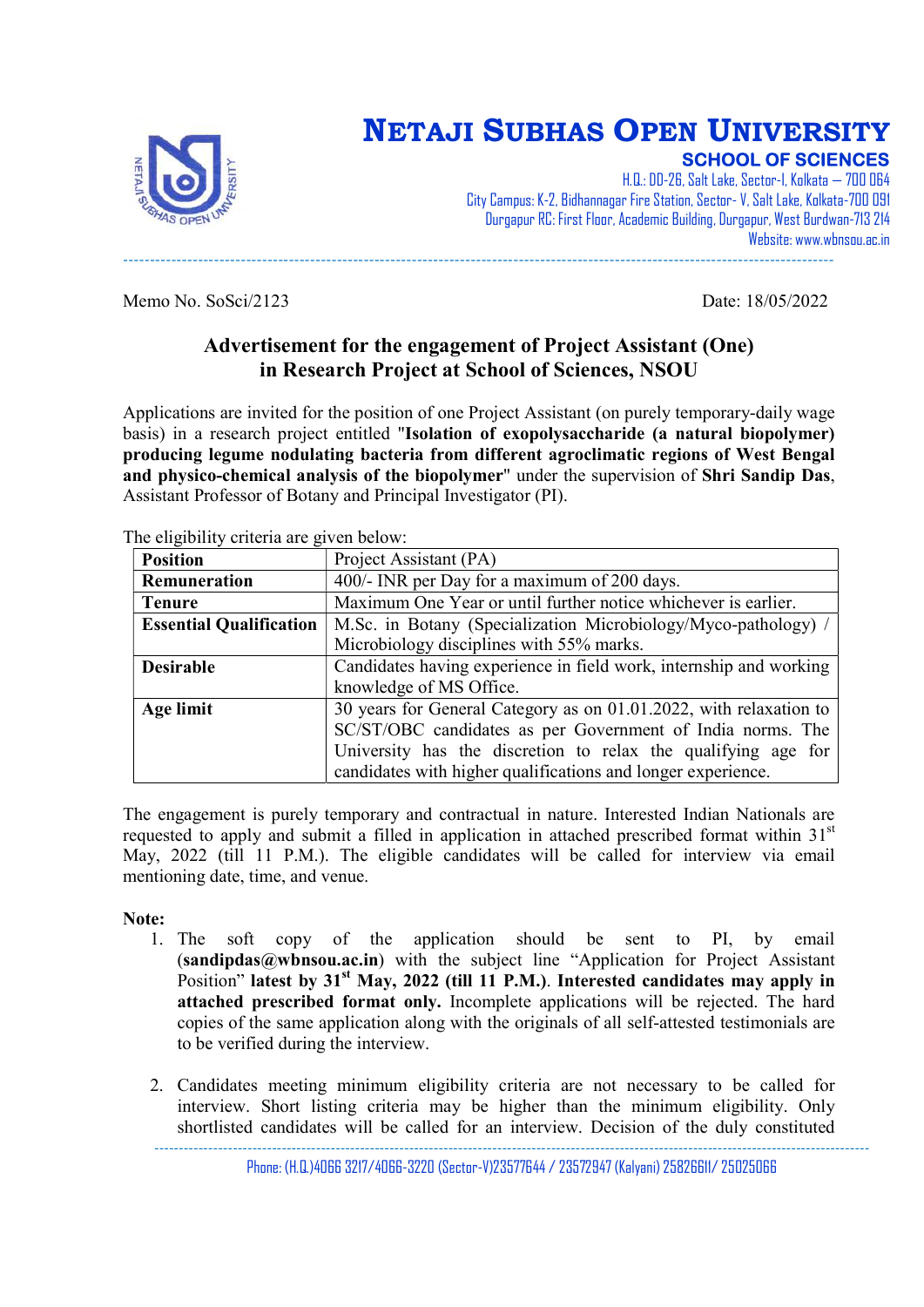

# NETAJI SUBHAS OPEN UNIVERSITY

SCHOOL OF SCIENCES

H.Q.: DD-26, Salt Lake, Sector-I, Kolkata — 700 064 City Campus: K-2, Bidhannagar Fire Station, Sector- V, Salt Lake, Kolkata-700 091 Durgapur RC: First Floor, Academic Building, Durgapur, West Burdwan-713 214 Website: www.wbnsou.ac.in -------------------------------------------------------------------------------------------------------------------------------------

'Selection Board' is final; no further request or application in this regard will be entertained in any way.

3. Selected candidates will not be entitled to claim any regular appointments/absorption in this institute. No TA & DA will be paid for appearing in the interview.

 Sd/- Shri Sandip Das Project P.I. (sandipdas@wbnsou.ac.in)

 Sd/- Director, School of Sciences, NSOU

Copy to: 1. ITO, NSOU for website upload; 2. Director, CIQA; 3. Finance Officer 4. E.S. to V.C.

 Shri Sandip Das Project P.I. (sandipdas@wbnsou.ac.in)

Director, School of Sciences, NSOU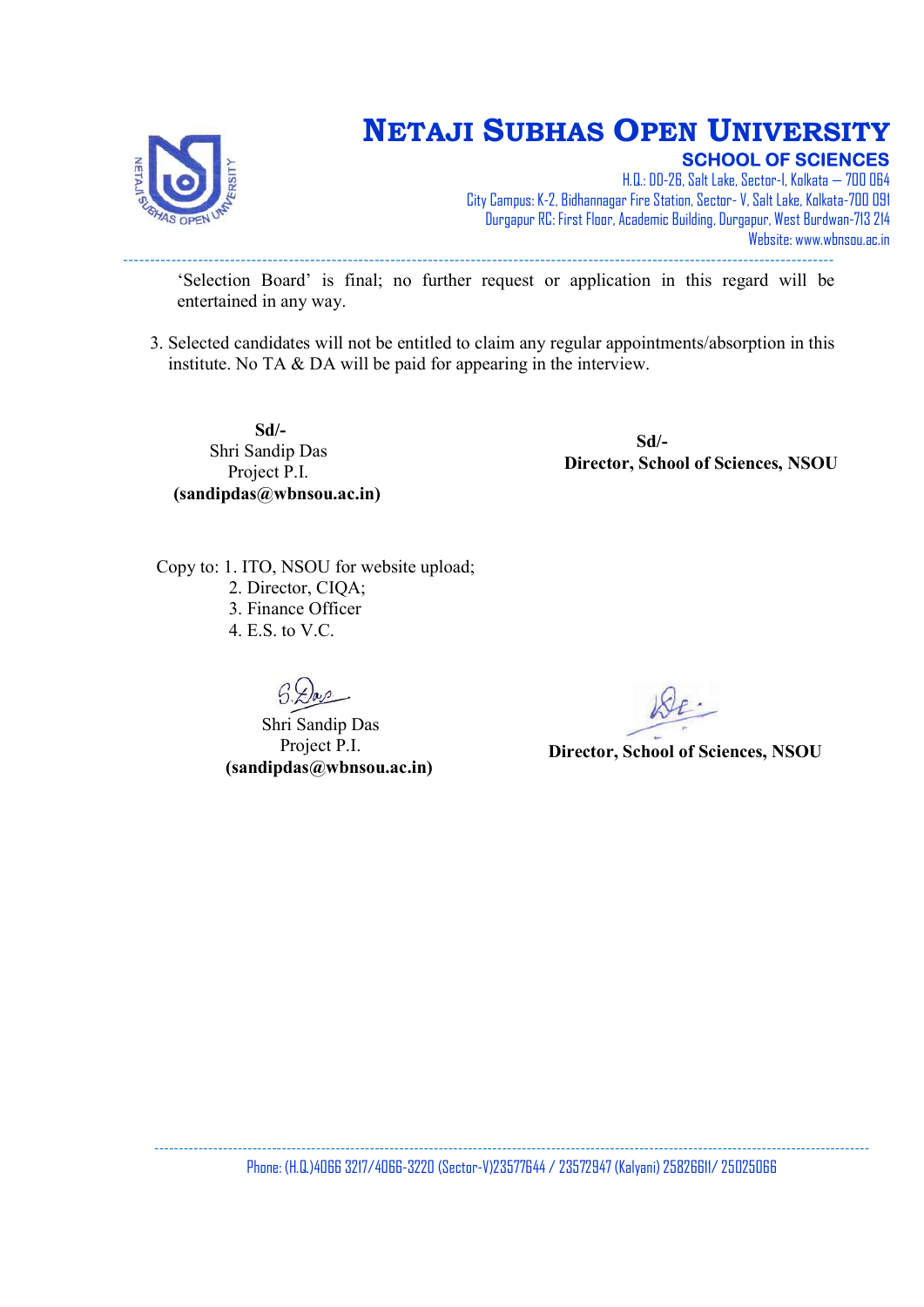

# NETAJI SUBHAS OPEN UNIVERSITY

SCHOOL OF SCIENCES

H.Q.: DD-26, Salt Lake, Sector-I, Kolkata — 700 064 City Campus: K-2, Bidhannagar Fire Station, Sector- V, Salt Lake, Kolkata-700 091 Durgapur RC: First Floor, Academic Building, Durgapur, West Burdwan-713 214 Website: www.wbnsou.ac.in -------------------------------------------------------------------------------------------------------------------------------------

### Application for the engagement of Project Assistant (one) in Research Project at NSOU

### APPLICATION FORM

| A) Position for which this application is to be considered:<br>B) Name of the Project Applied for:     | Paste your recent<br>passport size<br>photograph |
|--------------------------------------------------------------------------------------------------------|--------------------------------------------------|
| C) Applicant's Details:<br>1. Name of the Applicant:                                                   |                                                  |
|                                                                                                        |                                                  |
|                                                                                                        |                                                  |
| 4. Gender: Male / Female / Others                                                                      |                                                  |
| 5. Category: General /SC/ST/OBC/Others                                                                 |                                                  |
|                                                                                                        |                                                  |
| Pin: Email: Email: (Mandatory)                                                                         |                                                  |
| WhatsApp Number:                                                                                       |                                                  |
|                                                                                                        |                                                  |
| 7. Educational Qualifications (Starting from Secondary Examination):                                   |                                                  |
| <b>Year of</b><br>Subjects /<br><b>Council /University</b><br>Examination<br>Specialization<br>passing | Percentage<br>/ Grade                            |
|                                                                                                        |                                                  |

-------------------------------------------------------------------------------------------------------------------------------------------------- Phone: (H.Q.)4066 3217/4066-3220 (Sector-V)23577644 / 23572947 (Kalyani) 25826611/ 25025066